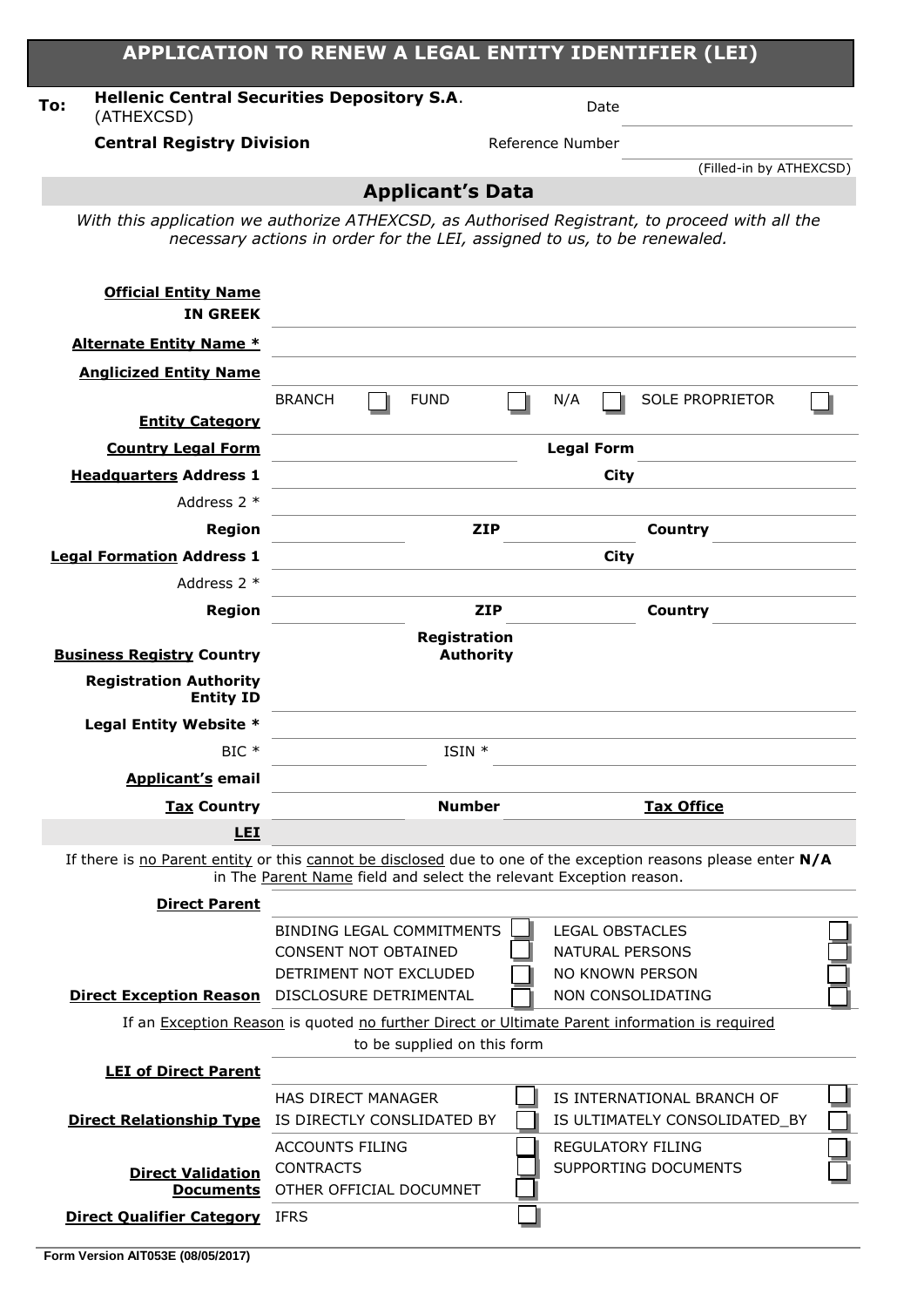|                                                         | OTHER ACCOUNTING STANDARD                                                                                  |                          |                                                                                          |  |  |
|---------------------------------------------------------|------------------------------------------------------------------------------------------------------------|--------------------------|------------------------------------------------------------------------------------------|--|--|
|                                                         | <b>US GAAP</b>                                                                                             |                          |                                                                                          |  |  |
| <b>Direct Headquarters</b><br><b>Address 1</b>          |                                                                                                            |                          | City                                                                                     |  |  |
| Address Line 2 *                                        |                                                                                                            |                          |                                                                                          |  |  |
| <b>Region</b>                                           |                                                                                                            | <b>ZIP</b>               | Country                                                                                  |  |  |
| <b>Direct Legal Address</b>                             |                                                                                                            |                          |                                                                                          |  |  |
| <b>Address 1</b>                                        |                                                                                                            |                          | <b>City</b>                                                                              |  |  |
| Address 2 *                                             |                                                                                                            |                          |                                                                                          |  |  |
| Region                                                  |                                                                                                            | <b>ZIP</b>               | Country                                                                                  |  |  |
| <b>Direct Registration</b><br><b>Authority</b>          | <b>Direct Register</b><br><b>Entity ID</b>                                                                 |                          |                                                                                          |  |  |
| <b>Ultimate Parent</b>                                  |                                                                                                            |                          |                                                                                          |  |  |
| <b>Ultimate Exception Reason</b> DISCLOSURE DETRIMENTAL | <b>BINDING LEGAL COMMITMENTS</b><br><b>CONSENT NOT OBTAINED</b><br>DETRIMENT NOT EXCLUDED                  |                          | <b>LEGAL OBSTACLES</b><br><b>NATURAL PERSONS</b><br>NO KNOWN PERSON<br>NON CONSOLIDATING |  |  |
| <b>LEI of Ultimate Parent</b>                           |                                                                                                            |                          |                                                                                          |  |  |
| <b>Ultimate Relationship Type</b>                       | HAS DIRECT MANAGER<br>IS DIRECTLY CONSLIDATED BY                                                           |                          | IS INTERNATIONAL BRANCH OF<br>IS ULTIMATELY CONSOLIDATED_BY                              |  |  |
| <b>Ultimate Validation</b><br><b>Documents</b>          | <b>ACCOUNTS FILING</b><br><b>CONTRACTS</b><br>OTHER OFFICIAL DOCUMNET                                      |                          | <b>REGULATORY FILING</b><br>SUPPORTING DOCUMENTS                                         |  |  |
| <b>Ultimate Qualifier Category</b>                      | <b>IFRS</b><br>OTHER ACCOUNTING STANDARD<br><b>US GAAP</b>                                                 |                          |                                                                                          |  |  |
| <b>Ultimate Headquarters</b><br><b>Address 1</b>        |                                                                                                            |                          | <b>City</b>                                                                              |  |  |
| Address Line2 *                                         |                                                                                                            |                          |                                                                                          |  |  |
| <b>Region</b>                                           |                                                                                                            | <b>ZIP</b>               | Country                                                                                  |  |  |
| <b>Ultimate Legal Address</b><br><b>Address 1</b>       |                                                                                                            |                          | City                                                                                     |  |  |
| Address 2 *                                             |                                                                                                            |                          |                                                                                          |  |  |
| <b>Region</b>                                           |                                                                                                            | <b>ZIP</b>               | Country                                                                                  |  |  |
| <b>Ultimate Registration</b>                            |                                                                                                            | <b>Ultimate Register</b> |                                                                                          |  |  |
| <b>Authority</b>                                        |                                                                                                            | <b>Entity ID</b>         |                                                                                          |  |  |
| Date:                                                   | <b>Applicant's Legal Representative</b><br>Signature:<br>Name:<br><b>Company Stamp:</b>                    |                          |                                                                                          |  |  |
| E- mail:                                                |                                                                                                            |                          |                                                                                          |  |  |
| Telephone number:                                       |                                                                                                            |                          |                                                                                          |  |  |
| <b>Position within</b>                                  | <u>organisation: □ Director □ Company Secretary □ Compliance Officer</u><br>$\Box$ Other (please specify): |                          |                                                                                          |  |  |